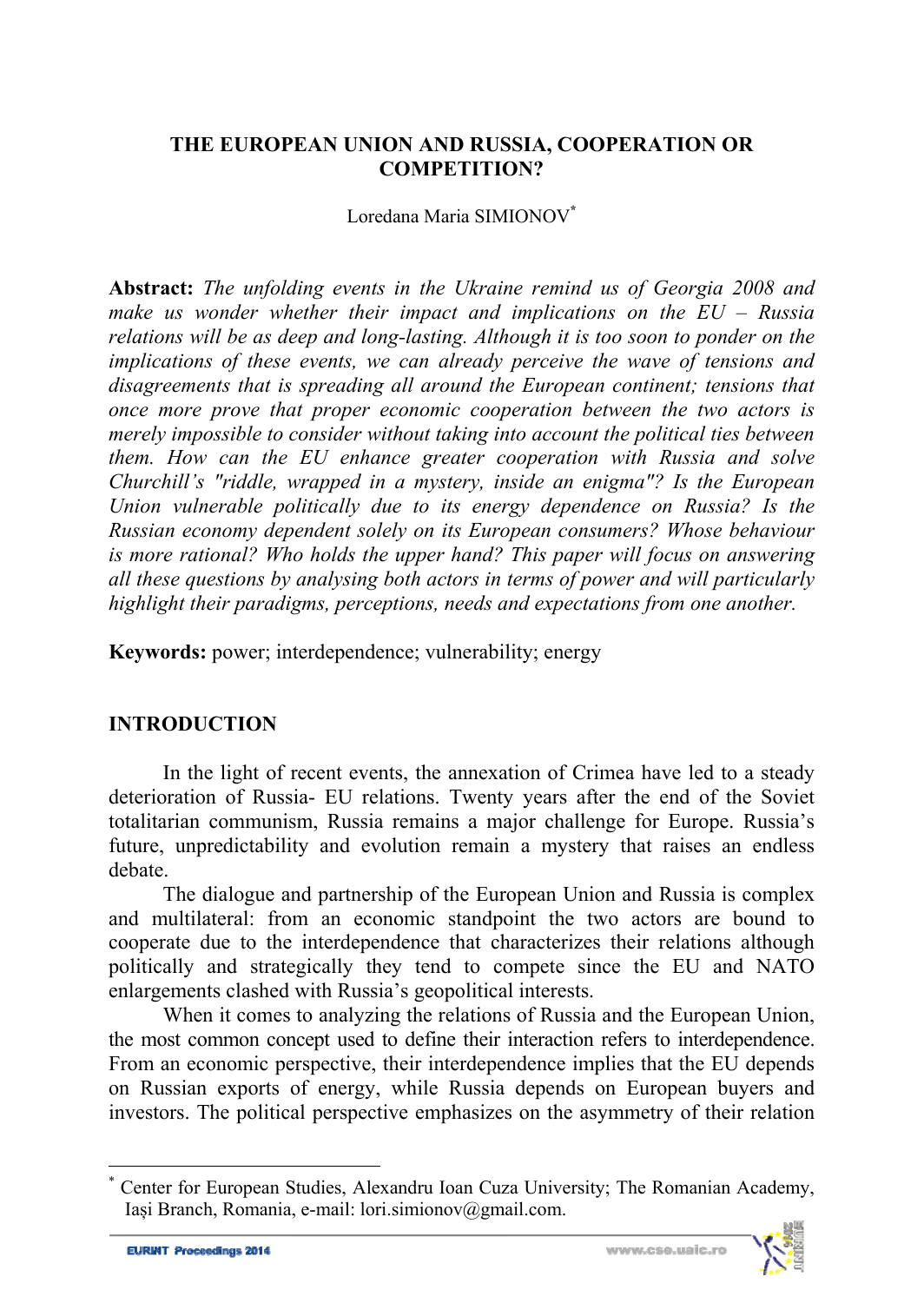implying that whoever holds the advantage tries to influence the other and consequently holds more political power.

Essentially, interdependence means mutual dependence which, in other words, implies that the analyzed actors depend on each other. The fact that Russia and the EU are interdependent has been well established in the literature. Nevertheless, when it comes to the symmetry of their interdependence, the debate still remains: Who holds the upper hand?

There are experts who consider Europe to depend more on Russia since its developed economy cannot survive without Russia's supplies and to substitute Russia is next to impossible. In the meantime, they consider Russia less vulnerable since, on the long run, the federation can find other buyers and investors to keep their economy going.

Other experts consider Russia more dependent on the European Union since its economy is not diversified and the energy exports represent the federation's main income source. According to them, Russia cannot substitute the union on the short and middle term taking into account that the pipelines infrastructure is extremely expensive. They also consider Europe less vulnerable emphasizing on the efforts that the EU has made regarding the development of renewable energy production.

However, the economic analysis of Russia - European Union interdependence is not relevant enough since very often the political factor has an impact on the economic one. In other words, for a more accurate assessment it is necessary to extrapolate the political relations of the actors over the analysis of economic risks associated with dependence, as the events in Crimea prove.

From a political standpoint, the asymmetry of their independence is directly linked to the concept of power. Keohane and Nye examine the concept of asymmetric interdependence directly related to the concept of power and establish that an unequal distribution of gains and costs is central to asymmetric interdependence and this inequality represents the very source of power (Keohane and Nye, 2009, p.9). In other words, the state that holds the advantage in asymmetrical interdependence can therefore gain power.

Overall, Russia and the EU have many differences in their perceptions of each other, as well as of the role and means of power. That is why, a focus on their perceptions and an assessment of power in both spaces might shed some light on where the balance leans more: competition or cooperation?

# **1. THEORETICAL FRAMEWORK**

Generally, in literature, the concept of power is widely used in the field of International Relations, both for the analysis of relations between states, as well as for defining the external policy and conduct of states seen as actors on the international stage, starting with Thucydides, Machiavelli, Morgenthau, Mahan, Clausewitz, Sun Tzu and continuing to contemporary researchers such as Baldwin, Gratzke, Waltz or Cohen. There are several ways in which power may be expressed, for example it may represent: a measure of the degree of influence or



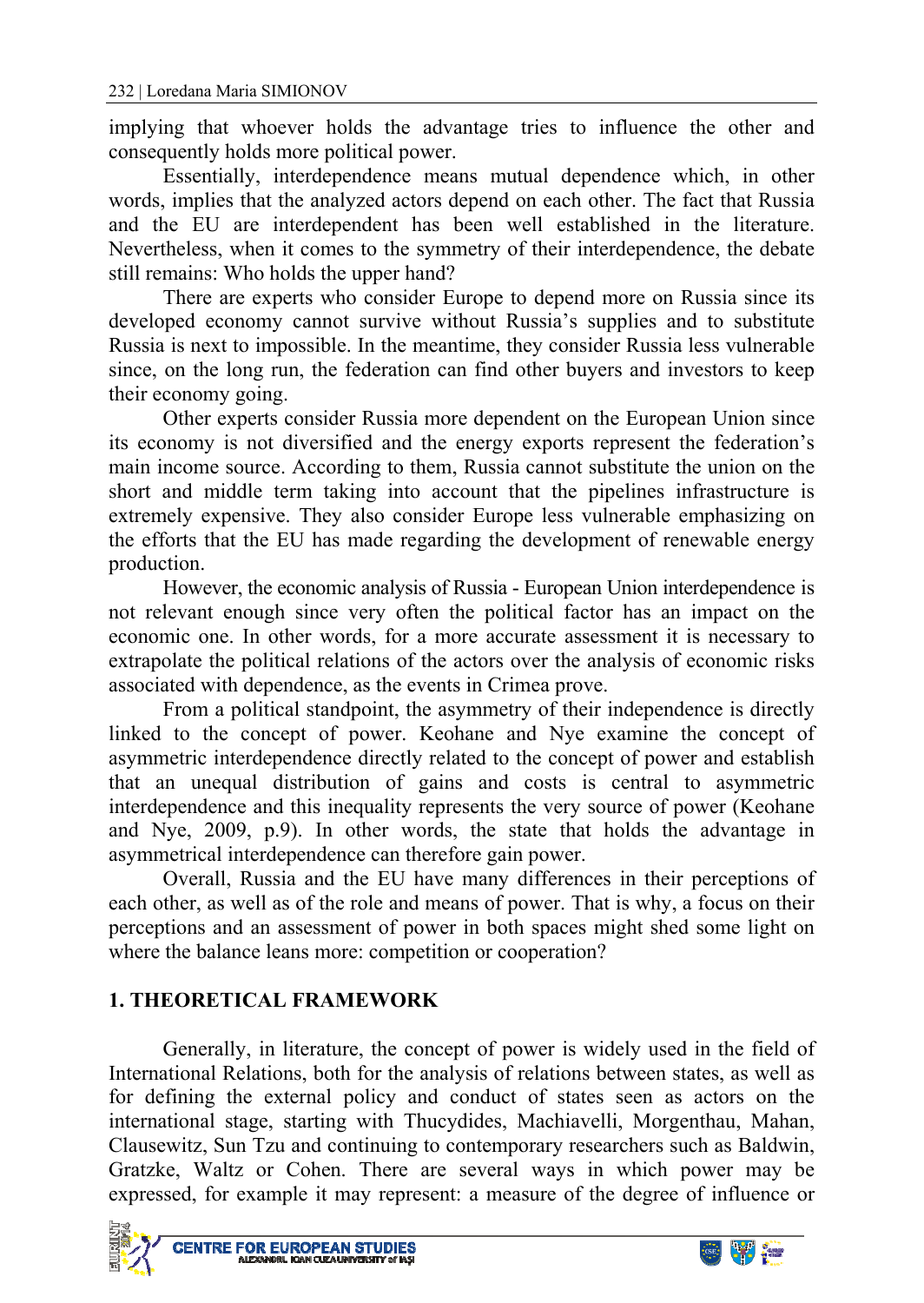control that an actor uses in order to achieve specific goals and expected results; the way in which an actor may decide or influence the course of events or issues management on the international stage; an ability to control the resources or capabilities or a status that some states or actors possess and others do not.

Researchers that analyzed this concept have not reached an agreement on what power is, how it works, how it can be measured or how to interpret or weigh different empirical results, so that there are many different opinions and contradictions when it comes to both the role and the nature of power. For example, Kenneth Waltz argued that power is based on a number of components, such as "the size of population and territory, abundant natural resources, economic capacity, military strength, political stability and competence" (Waltz, 1979, 131), but emphasizes that "defining the concept of power remains a controversial issue" (Waltz, 1986, 333). Moreover, Robert Gilpin describes power as "one of the most controversial issues in the field of international relations" (Gilpin, 1981, 13), thus pointing out the lack of a consistent and coherent orientation in the literature when it comes to this basic. Gartzke believes that purely theoretical studies do not have enough relevance and legitimacy and therefore it is necessary to supplement them with evidence and empirical analysis (Gartzke, 2001, 11).

The concept of power is complex and multidimensional and this study will use this concept in terms of exerting influence by economic or political means (Baldwin, 1985), as well as in the light of describing a state as *hard* or *soft* power.

Robert A. Dahl captured in one sentence, which became a classic notion of power, the exertion of power as the action (or ability) of a state / actor to determine another state / actor to do something that in normal conditions it would not do it (R. Dahl, 1957). Using as a start point the variety of ways and means to influence other states, David A. Baldwin made a classification of the means of influence in international relations, referring to four categories: symbolic, military, economic and diplomatic, in his book Economic Statecraft (1985) (Baldwin, 1985).

Over time, the relative importance of the traditional military power (a "national power" approach or so-called "resource-to-power") changed in favor of the economic power of the state. Moreover, the analysis of the economic power become more sophisticated as the attention shifted from the aggregation of economic capabilities to a more nuanced set of concepts such as power and recognition, as well as to the fact that they can vary considerably from one economic zone to another (the approach called "relational power") (Thomas *et al.*, 2012).

In the literature there has been an extensive research of the concepts of economic power, the economic rationale of geopolitical and military power and how to measure them. Initially, the focus was on the various capabilities and resources of the country, population or economic size. Moreover, if in the beginning the focus was on the economic sectors which were relevant to developing and enhancing weapons and warships in order to enhance military power, gradually the attention shifted to ways and means of increasing and diversifying the state's overall economic power. Therefore, the rigurous emphasis on increasing economic power began to expand beyond increasing the total size of

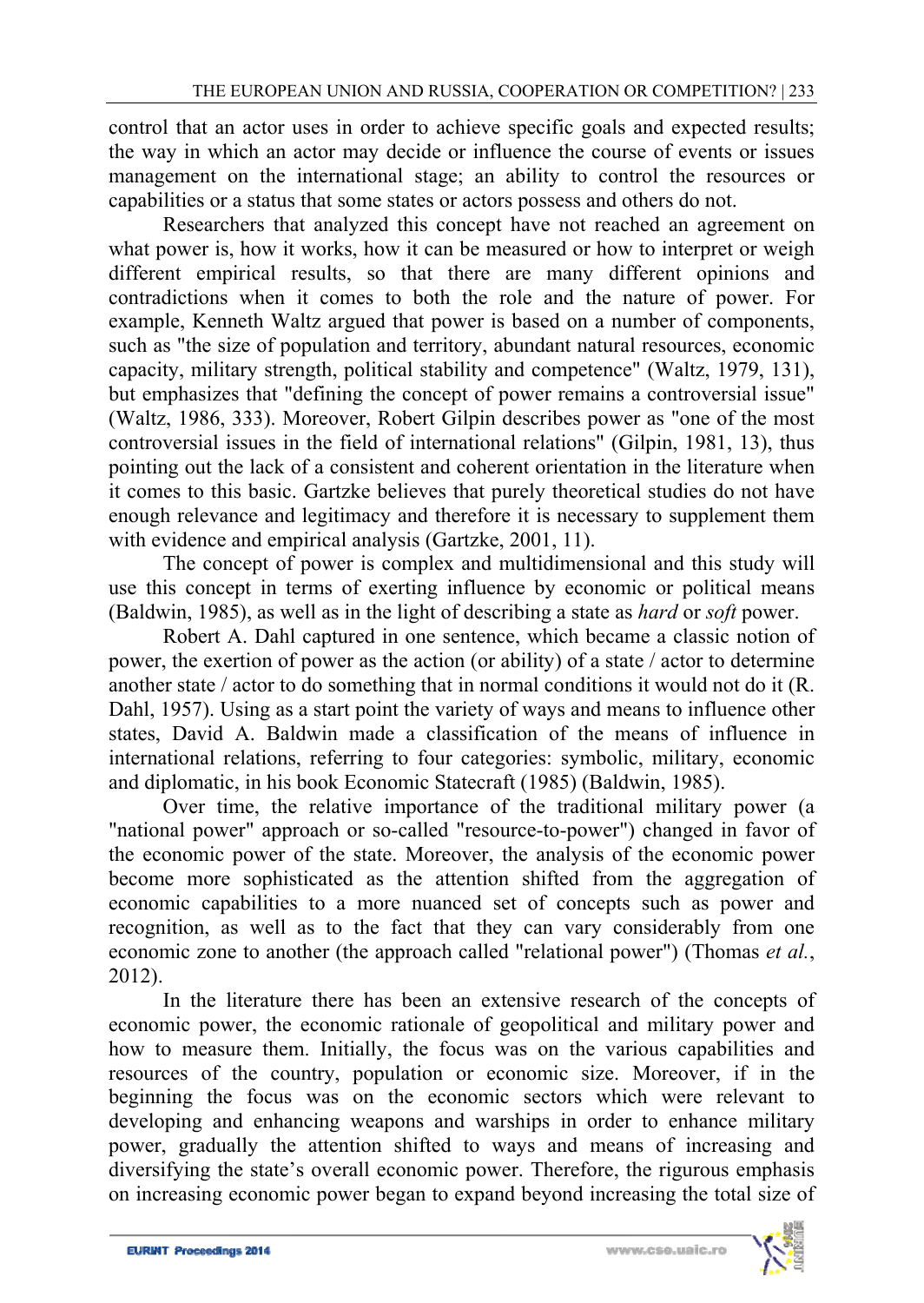the economy and it led to a greater focus on certain key economic sectors. Today, the perception of economic power often focuses on economic growth rates and therefore it is paid increased attention to energy, education and technology, as they are considered to be important factors for economic growth. (Willet, Chiu, 2012, p.3)

It is now widely recognized that we live in a world defined by what Robert Keohane and Joseph Nye (2009, [1977]) have called "complex interdependence", in which the fungibility of power from one area to another can vary greatly. The increasing importance of economic power to the detriment of the military one led to a paradigm shift regarding the analysis of the concept of power. Joseph Nye has developed a new concept which has gained substantial importance in the philosophy of international politics of our century, namely, the concept of *soft power*. (Nye, 1990) This new concept, developed later in the book of the same author, entitled *Soft Power: The Means to Success in World Politics* (2004) was analysed in contrast with another notion, that of *hard power*.

Essentially, for Nye, power represents the ability to influence the behavior of others in order to achieve the desired results. There are several ways in which this can be done: by coercion / threats, by actual payment or by determining or attracting others to co-opt for the same purpose or results. The actor defined as soft power does not use coercion or payment, but influences or persuades another actor to want/desire the same results (Nye, 1990, p.181). By default, at the other end, the hard power refers to the use of coercion or payment in order to persuade others to move towards the desired results. Soft power can be exerted not only by states but also by all actors in international politics arena, such as NGOs or international institutions (Nye, 2004, p.31). The concept of soft power, is also considered "the second face of power" and it *indirectly* leads to the desired results. Also, Nye believes that the soft power of a country is based on three essential resources: culture (when it is attractive to others), political values and foreign policies (only when others see them legitimate, having a moral authority) (Nye, 2011, p.83).

A country can achieve the desired results in world politics because other countries – who are admiring its values or are aspiring to its level of prosperity and openness –want to follow. In this respect it is also important to establish an agenda and attract others in world politics, "not to force them to change by the threat of military force or economic sanctions." (Nye, 2004, p.31)

Although most times it is very difficult to compare, estimate or measure objectively the effectiveness and efficiency of the two sides of power, there is increasingly little doubt about the fact that, in a world governed by peace, soft power acquires more importance than the hard one.

# **2. GENERAL LINES OF RUSSIA-EU DIALOGUE**

The different perceptions of EU and Russia regarding the concept of spacetime also refers to a difference in their perceptions of the past. A highly-sensitive link between history and memory of the twentieth century - is felt by both sides in different ways (Roth, 2009, 2). The interpretations of the recent past weighed



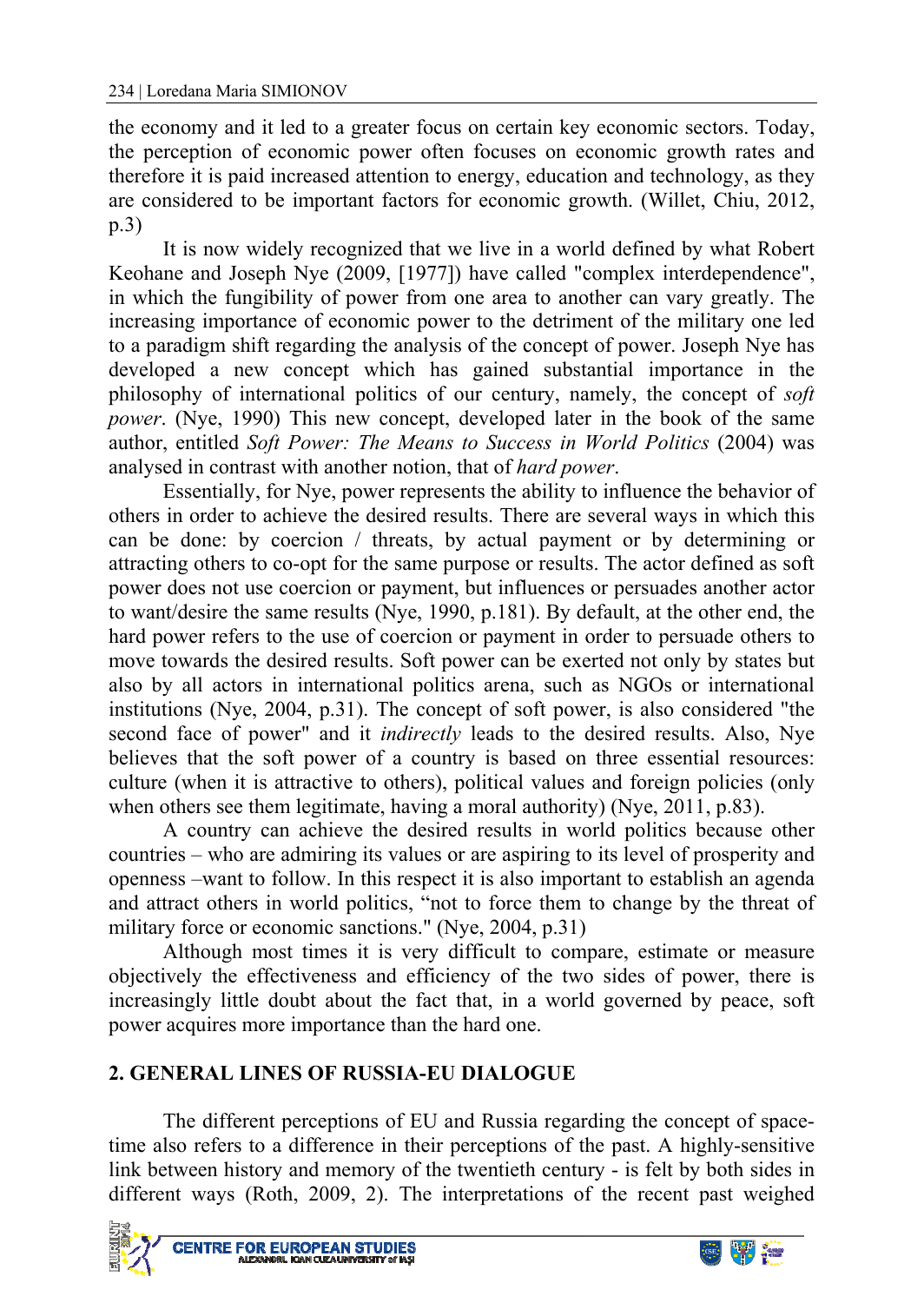heavily on current political thinking. The Russian elite rejects to "reflect on the past" and prefers to refer to a glorious past, marked by a prestigious national history, instead of to reconsider and accept new interpretations. In full contrast, Europeans - mainly Germans and the French, have formed the basis for reconciliation of the peoples of Europe just through the so-called principle *devoir de mémoire* that is central to the European project (Gomart, 2008, p. 3). Without recognizing it, Russia and some EU member states are engaged in a "battle of memories", rooted in the interpretation of Communism and Nazism on the one hand, and the Cold War, on the other hand, as well as of the second World War. Therefore, the "struggle" includes a psychological dimension as well as an identity factor which are often ignored by the European Union in its relations with Moscow (Gomart, 2008, p. 4). The resurgence of nationalism in Russia can be explained by a deep nostalgia shared by much of the Russian population (Cassier, 2011, p. 23). In Russia, it is noteworthy that nostalgia is all that remains for those who were left outside the general enrichment process in recent years.

Regarding the general perception in Russia, the difficult years of transition are often associated with the West, and more specifically with the fact that the West attempted to get involved in the internal affairs of Russia which had disastrous consequences. The recent resurgence of Russia under President Putin determined the public opinion to favor the actions of their president, whatever the means and to reject any legitimacy of the West to get involved in the internal affairs and problems of the country. Moreover, the European Union would benefit from understanding that Russia's policy towards it is partly fueled by resentment so that it should consider more carefully the references of the past used by the Kremlin. (Roth, 2009, 17) When Putin stated that the collapse of the Soviet Union was "the greatest geopolitical catastrophe of the century", the entire Europe was shocked. However, when he added that the collapse of the USSR was a "real tragedy" for the Russian people, he actually spoke for the entire Russian collective mentality (Gomart, 2008, 7). Putin's Russia feels no responsibility for the past, instead it seems to focus mainly on strengthening the grandeur of a past that is strongly idealized.

EU's perceptions of Russia are conflicting as it is the structure of EU policy towards Russia which consequently becomes very complex. This complexity includes three elements: transatlantic solidarity as the key driver of EU security policy; the deep internal splits between EU member states on Russian issues and ultimately, the energy interdependence between them (Kazantsev, Sakwa, 2012, 292).

The external policy of the European Union is strongly linked to that of the US and therefore in the security sphere there is a complex set of relations in the triangle USA–EU–Russia, while in such dimensions of European–Russian relations as economic issues EU–Russia relations can be considered separately from transatlantic issues.

The second element, referring to the internal splits of the EU member state in approaching Russia, there are basically two main paradigms: "At one end of the spectrum are those who view Russia as a potential partner that can be drawn into

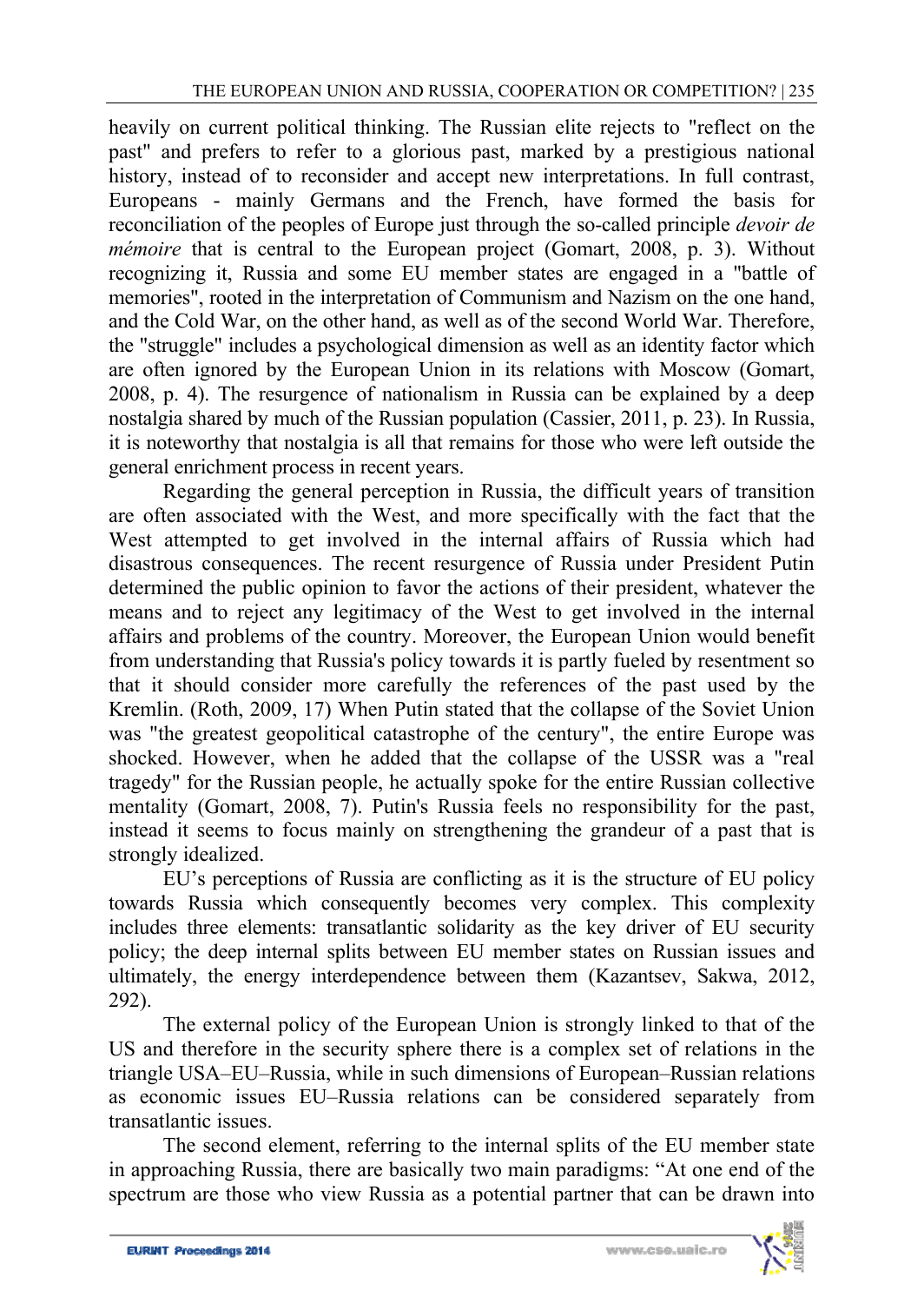the EU's orbit through a process of 'creeping integration.' They favour involving Russia in as many institutions as possible and encouraging Russian investment in the EU's energy sector, even if Russia sometimes breaks the rules. At the other end are member states, who see and treat Russia as a threat. According to them, Russian expansionism and contempt for democracy must be rolled back through a policy of 'soft containment" (Leonard and Popescu, 2007, p.2).

When it comes to their economic interdependence, the mutual dependence is quite obvious: 60 per cent of Russian exports go to the EU, and 70 per cent of Russian FDI comes from the EU. Gazprom alone earns 70 per cent of its profits from the EU. (Sakwa, 2012, 316) The dependence, although mutual, always comes with costs which involve sensitivity to outside pressures, which in certain cases take the form of vulnerability (Keohane and Nye, 2009, [1977]; pp. 12–13). Within this context, the unpredictable actions of the Russian Federation, in Georgia and in Crimea imply long term costs for Russia.

Putin faced a difficult choice. If he returned Crimea to Russia, his popularity would rise to the point that he would be a national hero for generations to come. Yet, in geopolitical terms there would be an exceptionally high price to pay, not only in terms of Russia's reputation but also in terms of its relations with Ukraine, the West, and other countries in the post-Soviet space. Nevertheless he chose the first option which ultimately contradicts a rational economic approach, which in turn emphasizes the importance of prestige and power for Russia.

### **2.1. Outcomes of hard power in the Russian Federation**

When it comes to the concept of power, Russia is a resurgent superpower and its system is based on a close association between the prestige of the state and that of the army (Gomart, 2008, p. 5). Within the world stage, Russia craves for recognition, namely to have the status of a potential global player once again (Allison, 2008, p.1171). That is why the Georgian conflict or the annexation of Crimea did not express the desire of territorial enlargement but a desire for respect, image and recognition of power. Despite Russia's return to power through economic development, political stability and strategic ambitions, it shouldn't be overlooked its demographic disaster and lack of technology that this country is facing. These aspects push Russia to seek and form strategic partnerships with the European Union, as well as to better valorise and use the interdependent relation which they develop.

Although it has been over twenty years since the Soviet Union disappeared from the maps of the world, in the Russians collective mentality remains the crave for what it was once lost (Kasamara, Sorokina, 279). This "post-imperial nostalgia" or "post-imperial syndrome" as it is called in political science, translates into a desire to see the great power restored (Gaidar, 2007).

Altogether, the enlargement of 2004 towards the Russian sphere of influence marked a turning point in terms of mutual perceptions of Russia and the European Union. Within this context, for Russia, the EU's expansion coincided with Putin's consolidation of power internally and with the first dividend of economic recovery



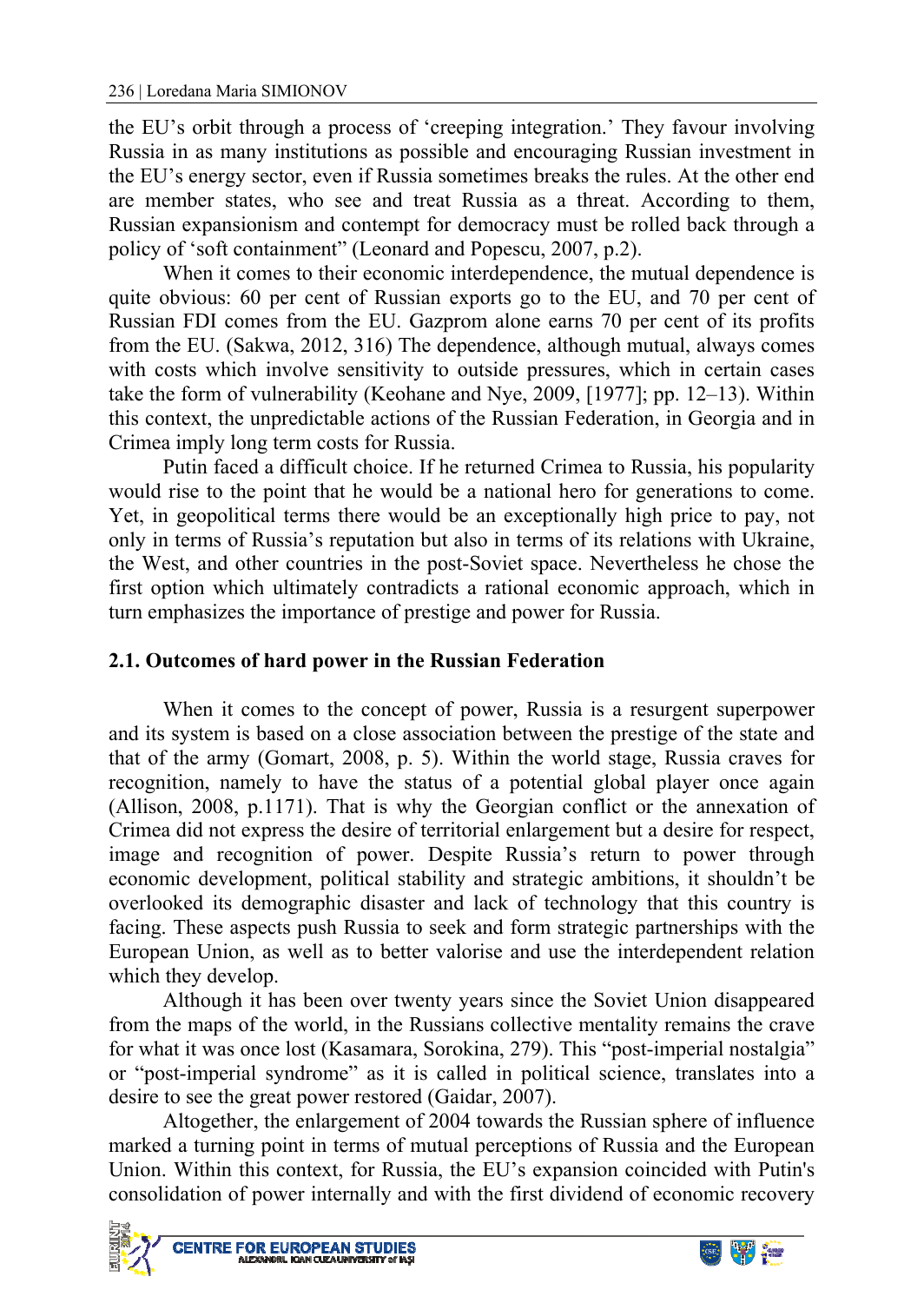(Lorkowski, 2012, p. 11). Russia's recent aggressive foreign policy (Georgia War, Annexation of Crimea) can be explained by two arguments.

First, Russia's economic recovery has been associated with the revival of a political speech on "Russian civilization" - a secular civilization that is so connected and so distinct from that of Europe – through which the federation has openly stated its intentions to remove any existing inferiority complex (Gomart, 2008, p. 13). In the eyes of the Russian political elite, the European Union has stumbles upon its own contradictions and no longer represents a dynamic model of economic development.

Secondly, Russia is always careful to distinguish between Europe and the European Union as it still harbors hopes of an European continent based on two pillars: a Western pillar (led by the Union) and an Eastern pillar (led by Russia) (Trenin, 2009, p.37). This approach can be easily detected in Kremlin's attitude and expectations from the EU - a dialogue between equal partners. A sign of success regarding Russia's approach is that its claim is not disputed by Russia's strategic partners in the EU -27, although it does not correspond to a real balance of power. Moreover, the Kremlin's attempts to form regional groups under the aegis of Russia, such as the common economic space, encountered a number of difficulties and challenges due to Russia's inability to move beyond the traditional role of power. Therefore, the Federation has failed to initiate a viable process of integration without resembling a new form of domination over its neighbors. Within this context. Russia seems to be caught in a paradox: "geopolitical omnipresence and profound political solitude" (Trenin, 2009, p. 37).

In the 1990s, EU member states gathered around a strategy of "democratizing" and "westernizing" a weak and indebted Russia, and managed to get the Russians to sign up to all major international standards on democracy and human rights. But since then, soaring oil and gas prices have made the Russian governing elite incredibly powerful, less cooperative and above all, less interested in joining the West.

Beyond the facade of a new charming and arrogant Russia-which is taking advantage of the soaring energy prices in order to assert itself on the world stage once again-, the social catastrophe that befell this country remains completely impressive. The quasi-absence of a social assistance system provided by the state, as well as the Russian social body diseases (alcoholism, drug abuse, domestic violence, child abandonment etc.) heavily weigh upon the country's demography. The deeply rooted criminality within the State's structures- which lasts since Soviet times- is based upon an "incestuous relation" between the political power and the business sector (LeVine, 2009, p. 212)

# **2.2. The soft power of the European Union**

Within the theoretical framework of the power concept, the EU is more of a political prototype as well as a bureauocracy (The Commission) reluctant to submit to democratic control. The European Union's attitude, that of an emerging soft power which is reflected in the union's reduced involvement in conflict (frozen)

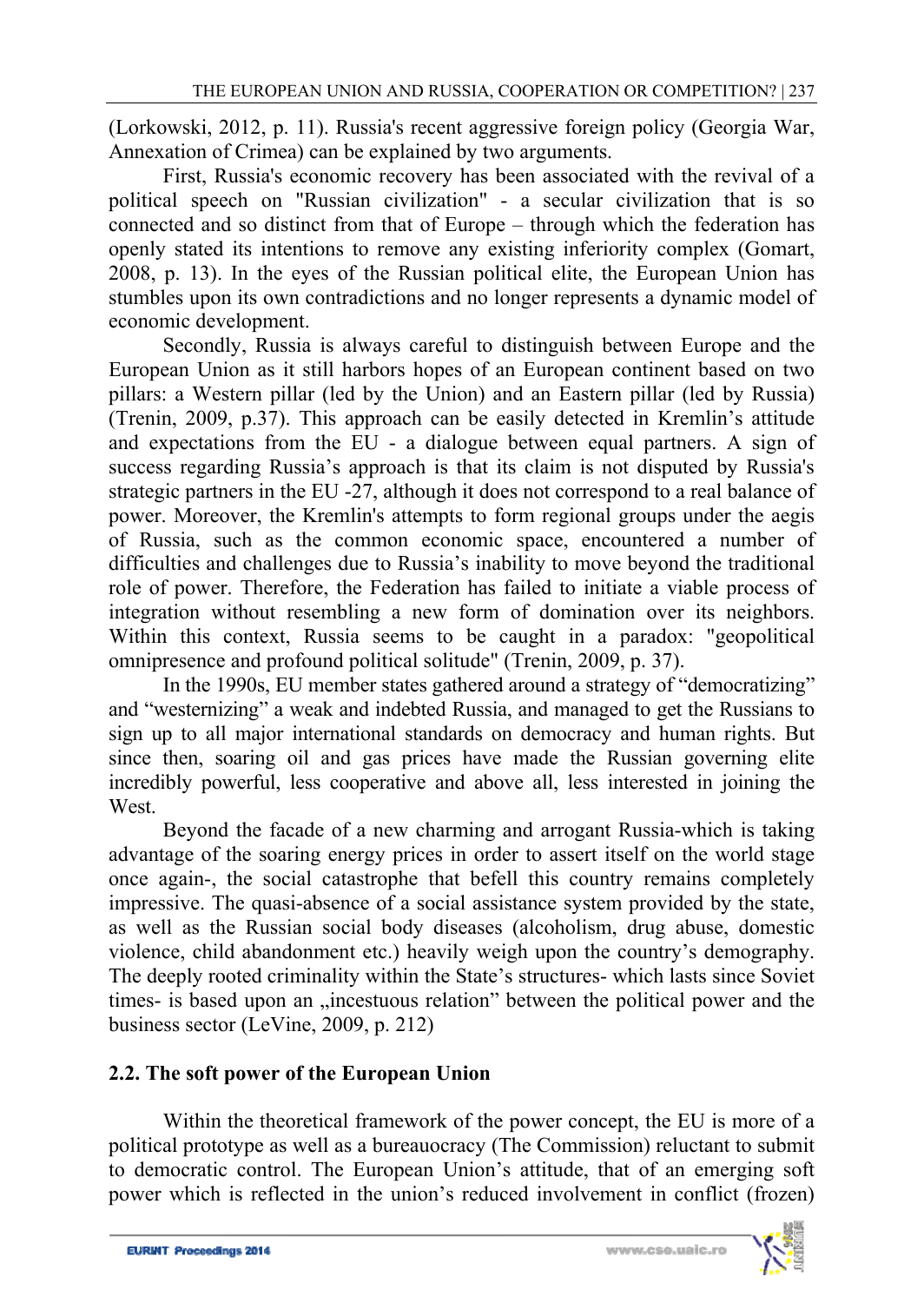resolution of the area, led the EU to pay the bill for reconstruction in cases such as Georgia.

The EU has been variously described as a global power, a superpower, a civilian power, a trade power, a normative power, a realist power and an ethical power, but it remains unclear when and how the EU really can exercise its power effectively (Forsberg, Seppo, 2009, p. 1805).

Overall, the EU's power fragmentation is caused by a lack of political homogeneity of the Member States. There is a widespread conception regarding the division of the EU countries when it comes their attitude towards Russia which involves the existence of two groups of Member States: old and new. Regarding their attitude vis-a-vis Russia, the EU Member States either promote a pragmatic or a moral one. Overall, each Member State tends to adopt one of the two main political paradigms. At one end of the spectrum are those who see in Russia a key trading partner (usually the former members of Western Europe) and at the other spectrum are those who perceive Russia as a threat (usually new members from Central and Eastern Europe). In general, the bilateral disputes between Russia and the EU Member States affect the Union's foreign policy towards Russia and hinder the economic cooperation between the two at a regional level.

Through a power perspective, the reactions of Russia vis-a-vis EU's proposal to include the federation in its European Neighbourhood Policy show Russia's affiliation to the more traditional concept of power. Not only that Russian leaders do not appreciate that their country is put on the same footing as the others, but the ENP is seen as a competition or even a threat. This is why Russia chose not to join the ENP, in order to be , an equal partner".

At times, instead of dialogue with Russia and genuine attempt to understand Russian concerns, the bureaucracy in Brussels simply prefers to impose its own standards on Moscow without taking into account the ability of Russia's economic and social system to comply with these standards. It is on this basis that many Russian experts and policy-makers examine the negative aspects of the EU being a 'normative power' internationally. As a result, Russia prefers to deal with nationstates, who have concrete interests, not with the EU as a whole, an entity. From this point of view Russian criticism of EU resembles in some respects the criticism of British Eurosceptics. (Sakwa, 2012, p. 291)

The disappearance of mutual trust in European–Russian relations is underlined by the popularity of the metaphor of the new Cold War in the West (Lucas, 2008). The basic argument suggests that the present condition of European–Russian relations is comparable to the situation that existed during the ColdWar. The notion of a 'Cold Peace' is another metaphor of the same period that is directly related to discussion of a new Cold War (Bugajski, 2004).

As opposed to the EU, that perceives itself as a 'post-modern', 'institutional', 'normative' power, Russia is oriented towards the power politics of the great powers of the nineteenth century. The Kremlin does not understand why it needs the EU in order to deal with European states. (Kazantsez, Sakwa, 2012, p. 292) 'Russia has sought to bilateralise both its deals and its disputes with EU member states, putting a strain on EU solidarity and making Russia the stronger power. This is not part of a



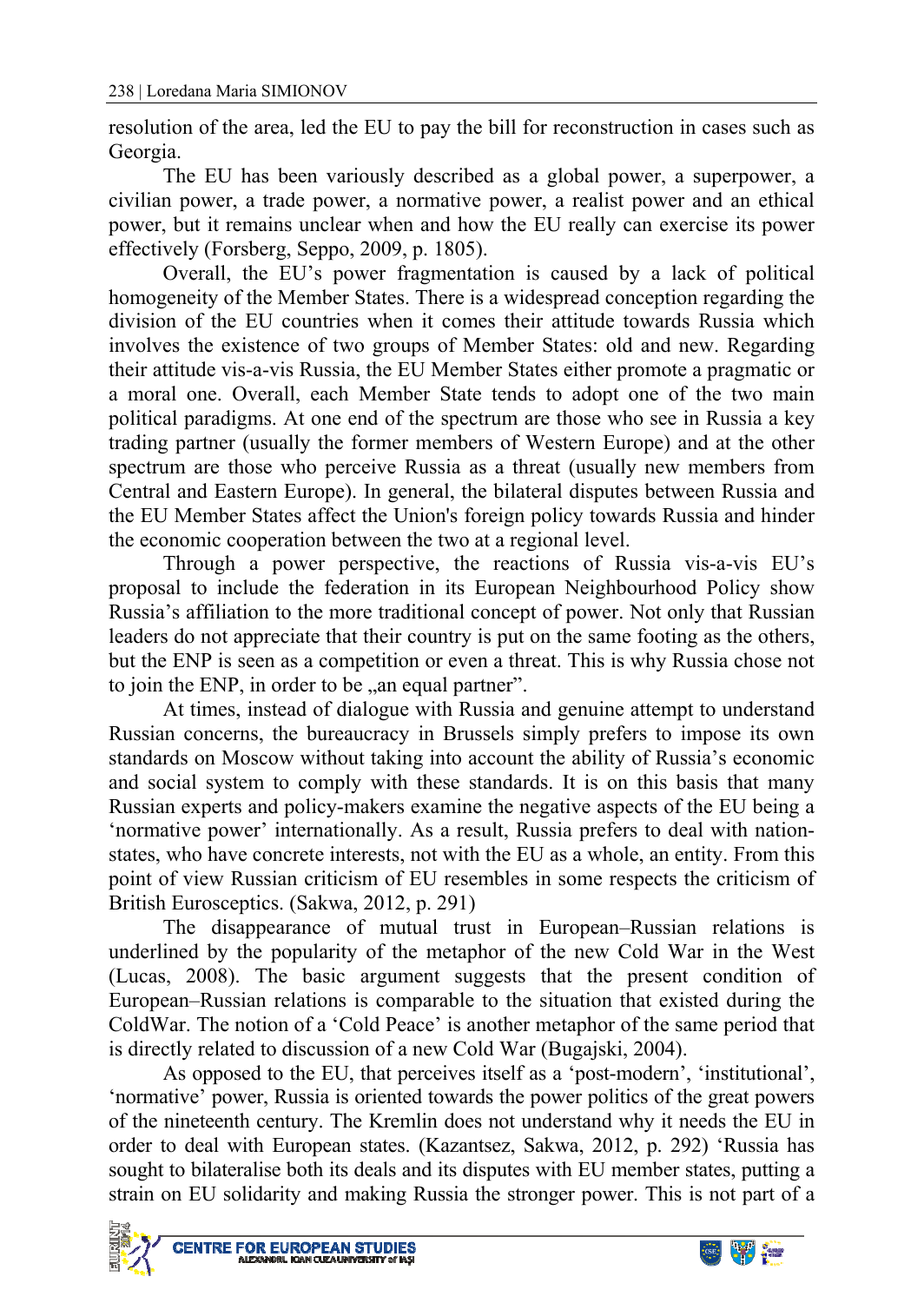master plan to dismember the EU. It is, after all, natural for Moscow to deal with individual EU member states because that is how it sees international politics – as a series of tête-à-têtes between great powers' (Leonard and Popescu, 2007, pp. 13–14).

### **CONCLUSIONS**

Although they have different paradigms concerning the concept of power, the EU and Russia's geopolitical relations cannot be defined as a simple struggle for power. Their relation is more complex than that taking into account the major differences in their values as well as in the way they perceive each other.

The lack of unity does not need to be the only explanation for the EU's poor influence. Perhaps, even where it has been united, the EU has not been able to choose the best possible strategy or to implement it properly to achieve its aims, mainly because of their different perceptions and values. The EU does not often rely on hard military and economic power even if it has such hard power resources available, but tends to prefer persuasion, invoking norms and acting as an example: power tools that are often associated with the EU's identity as a normative power, not with Russia's hard power politics and perceptions.

On one hand, the European Union, through all its approaches seeks for cooperation, not competition when it comes to Russia. Nevertheless the tensions within their relations proves that somehow it cannot reach a common ground. On the other hand even if Russia perceives itself mostly as a European civilization, the affiliation for power politics makes it highly competitive, especially when it comes to its former satellites.

Conventionally, both economically and demographically, the EU possesses a greater power than Russia. However, the lack of European unity makes Russia outperform the EU, when it comes to the concept of power and influencing expected results. Therefore, Russia behaves as a real global power, while the EU still questions its own identity, thus not being able to become a credible security player.

Who holds the upper hand? From an economic point of view, the European Union, backed down by the US holds the advantage. Russia's provocative policies and violation of the international law will definitely come at a high cost. Though the West is justifiably reticent to be drawn into any military confrontations with Russia beyond NATO's boundaries, and is even reluctant to apply economic sanctions (especially the EU), the existing trade, investment, and financial relations between Russia and the West are already becoming severely affected after the annexation of Crimea.

From a political perspective, so far, Russia holds the upper hand. The EU has failed to influence Russia in pursuing the same results, especially in their common neighbourhood. EU has also failed to set itself as a normative power, to be a model that Russia wishes to follow. In other words, EU has hardly been able to influence Russia although it is a far bigger power than Russia in conventional terms.

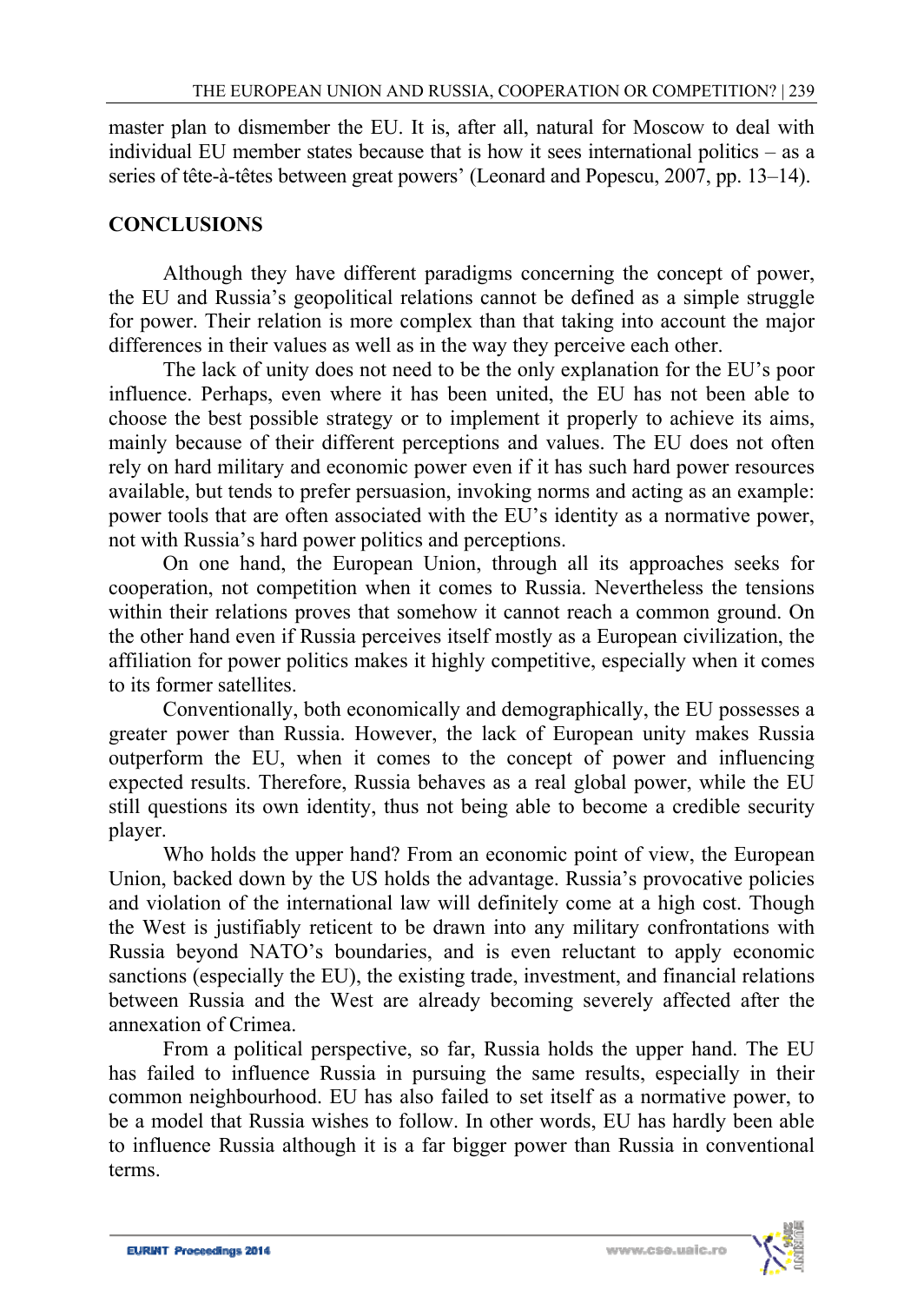### **ACKNOWLEDGMENT**

This paper is supported by the Sectorial Operational Programme Human Resources Development (SOP HRD) financed from the European Social Fund and by the Romanian Government under the contract number POSDRU/159/1.5/133675.

#### **REFERENCES**

- Allison, R. (2008) *Russia resurgent? Moscow's campaign to "coerce Georgia to peace"*, International Affairs Journal 84:6, Blackwell Publishing Ltd/ The Royal Institute of International Affairs.
- Baldwin, D. A. (1985) *Economic Statecraft*, Princeton: Princeton University Press.
- Bugajski, J. (2004) *Cold Peace: Russia's New Imperialism*, Praeger, Connecticut.
- Casier, T. and Malflie, K. (1998) *Is Russia a European Power? The Position of Russia in a New Europe*, Leuven, Belgium: Leuven University Press.
- Cassier, T. (2011) *Russia's energy leverage over the EU: Myth or reality?*, Perspectives on European Politics and Society, Vol. 12, Issue 4, pp. 493-508.
- Dahl, R. A. (1957) *The Concept of Power*, Behavioral Science, vol 2, pp. 201‐15.
- Forsberg T. and Seppo, A. (2009) *Power without Influence? The EU and Trade Disputes with Russia*, Europe-Asia Studies Vol. 61, No. 10, December 2009, pp. 1805–1823.
- Gaidar, Y. (2007), *Collapse of an Empire: Lessons for Modern Russia*, Ed. Brookings Institution Press, ISBN-13: 978-0-8157-3114-6.
- Gartzke, E., Quan L. and Charles B. (2001) *Investing in the Peace: Economic Interdependence and International Conflict*, International Organization, Vol. 55, Issue 2, pp. 391-438.
- Gilpin, R. (1981) *War and Change in World Politics*, New York, USA: Cambridge University Press.
- Gomart, T. (2008) *EU-Russia relations. Toward a way out of depression*, CSIS/ IFRI, Washington DC, US, accessed in February 2013, at http://www.ifri.org/files/Russie/ Gomart EU Russia.pdf.
- Kasamara, V. and Sorokina, A. (2012) *Imperial ambitions of Russians*, Communist and Post-Communist Studies 45, pp. 279–288, Elsevier.
- Kazantsev, A. and Sakwa, R. (2012) *New 'dividing lines' in Europe: A crisis of trust in European–Russian relations*, Communist and Post-communist Studies, Vol. 45, No. 3–4, pp. 289-293.
- Keohane, R. O. (1990[1986]) *Theory of World Politics: Structural Realism and Beyond* in Robert O. Keohane (ed.) *Neorealism and Its Critics*, New York: Columbia University Press. pp.158‐203.
- Keohane, R. O., Nye, J. S. (2009[1977]) *Power and Interdependence: World Politics in Transition*, Iasi: Polirom.
- Leonard, M. and Popescu, N. (2007) *A Power Audit of EU–Russia Relations*. European Council on Foreign Relations. Available at http://ecfr.3cdn.net/ 456050fa3e8ce10341\_ 9zm6i2293.pdf, accessed on March 20th 2014, pp. 13–14.
- LeVine, S. (2009) *Labirintul lui Putin*, Ed. Niculescu, București, ISBN: 973-748-449-9.
- Lorkowski, A. (2012) *Far from completion? Prospect for Development of the EU energy market*, Demos Europa, Centre for European Strategy, Warsaw, at: www.demoseuropa.eu, accessed on Jan 19, 2013.